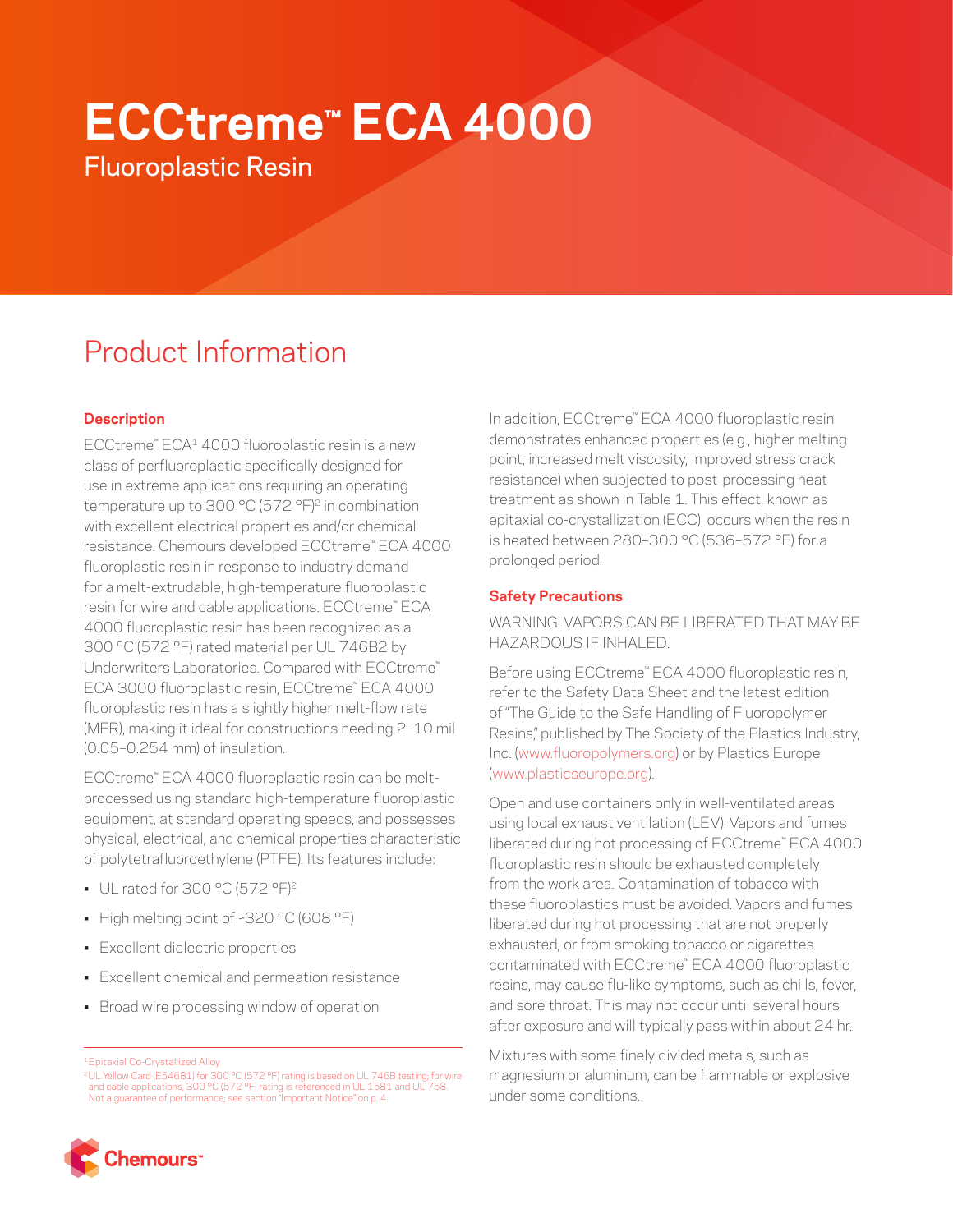The properties of ECCtreme™ ECA 4000 fluoroplastic resin are not affected by storage time. Ambient storage conditions should be designed to avoid airborne contamination and water condensation on the resin when it is removed from containers.

#### **Freight Classification**

ECCtreme™ ECA 4000 fluoroplastic resin is classified as "Plastics, Materials, Pellets."

#### **Packaging**

ECCtreme™ ECA 4000 fluoroplastic resin is supplied in 25 kg, single layer, plastic bags.

#### **Processing Guidelines**

ECCtreme™ ECA 4000 fluoroplastic resin can be processed by conventional fluoroplastic melt extrusion processes. For wire and cable applications, the processing window is large; wire constructions from AWG 40 gauge to AWG 16 gauge with 2–10 mil of insulation have been produced. ECCtreme™ ECA 4000 fluoroplastic resin processes best in a typical tubing draw-down extrusion using the same temperature profile as other fluoroplastics. Corrosion-resistant metals should be used in contact with molten fluoroplastic resin. Extruder barrel should be long, relative to diameter, to provide residence time for heating the resin. For more detailed processing information, including recommended draw-down ratios (DDR), consult your Chemours representative.

#### **Extrusion Equipment**

ECCtreme™ ECA 4000 fluoroplastic resin is fabricated using the same melt-processing techniques as other thermoplastics. A brief description of the extrusion equipment used with ECCtreme™ ECA 4000 fluoroplastic resins is given here; for more detailed processing information, consult the Chemours bulletin "Teflon™ / Tefzel™ Melt Extrusion Guide," which can be obtained from your Chemours representative. Molten fluoroplastic resins are corrosive to many metals; therefore, special corrosion-resistant materials must be used for all parts of extrusion equipment that come into contact with the melt. Corrosion is likely to occur if dead spots exist in the equipment, processing temperatures are too high, or hold-up time is too long. In addition, resin degradation

will accelerate corrosion. Nickel-based alloys, such as Hastelloy<sup>3</sup>, Inconel<sup>4</sup>, Monel<sup>4</sup>, and Xaloy<sup>5</sup>, are the materials of choice. Hardened nickel plate can be used, but even small holes, chips, or cracks in the plating can compromise its performance. Chrome-plated materials are not recommended. Additional information on materials of construction can be obtained from your Chemours representative. Extruder barrels should be long, relative to diameter, to provide residence time for heating the resin to approximately 390 °C (730 °F). A 0.75–2.0 inch extruder with a barrel length to diameter ratio of 24:1 or higher is recommended for larger diameter extruders and 30:1 for smaller diameter extruders extruding ECCtreme™ ECA 4000 fluoroplastic resins. Extruder barrels should have three to five independently controlled heater zones with temperature controllers capable of accurate operation ( $\pm 0.6$  °C [ $\pm 1$  °F]) in the temperature range of 316–425 °C (600–800 °F). Heaters should be made of cast bronze or aluminum. Controllers with proportional-integral-derivative (PID) action or equivalent are recommended. A melt thermocouple and melt pressure probe should be installed in the adapter section of the extruder. To obtain an accurate measurement, the thermocouple should protrude into the melt flow sufficient to measure its temperature, not the metal surrounding it. Degradation of the resin during processing greatly reduces the performance of ECCtreme™ ECA 4000 fluoroplastic resins in stringent applications. Degradation is caused by excessively high melt temperatures, long residence time in the extruder, and/or excessive shear from the screw. In general, increases in the MFR greater than 10% during extrusion should be avoided. Other processing conditions that can reduce the resin's performance include melt fracture, very low or uneven melt temperatures, and the presence of hydrocarbon or silicone oils, which act as stresscrack promoters. It is strongly recommended that an ECCtreme™ ECA 4000 fluoroplastic resin-based color concentrate be selected for custom-colored applications. Use of alternative materials in the color concentrate could result in a reduction in the physical properties of ECCtreme™ ECA 4000 fluoroplastic resin, as well as decreased processibility.

<sup>&</sup>lt;sup>3</sup> Hastelloy is a registered trademark of Cabot Corporation, Kokomo, IN. <sup>4</sup> Inconel and Monel are registered trademarks of International Nickel Company, Huntington, WV.

<sup>&</sup>lt;sup>5</sup>Xaloy is a registered trademark of Xaloy Inc., New Brunswick, NJ.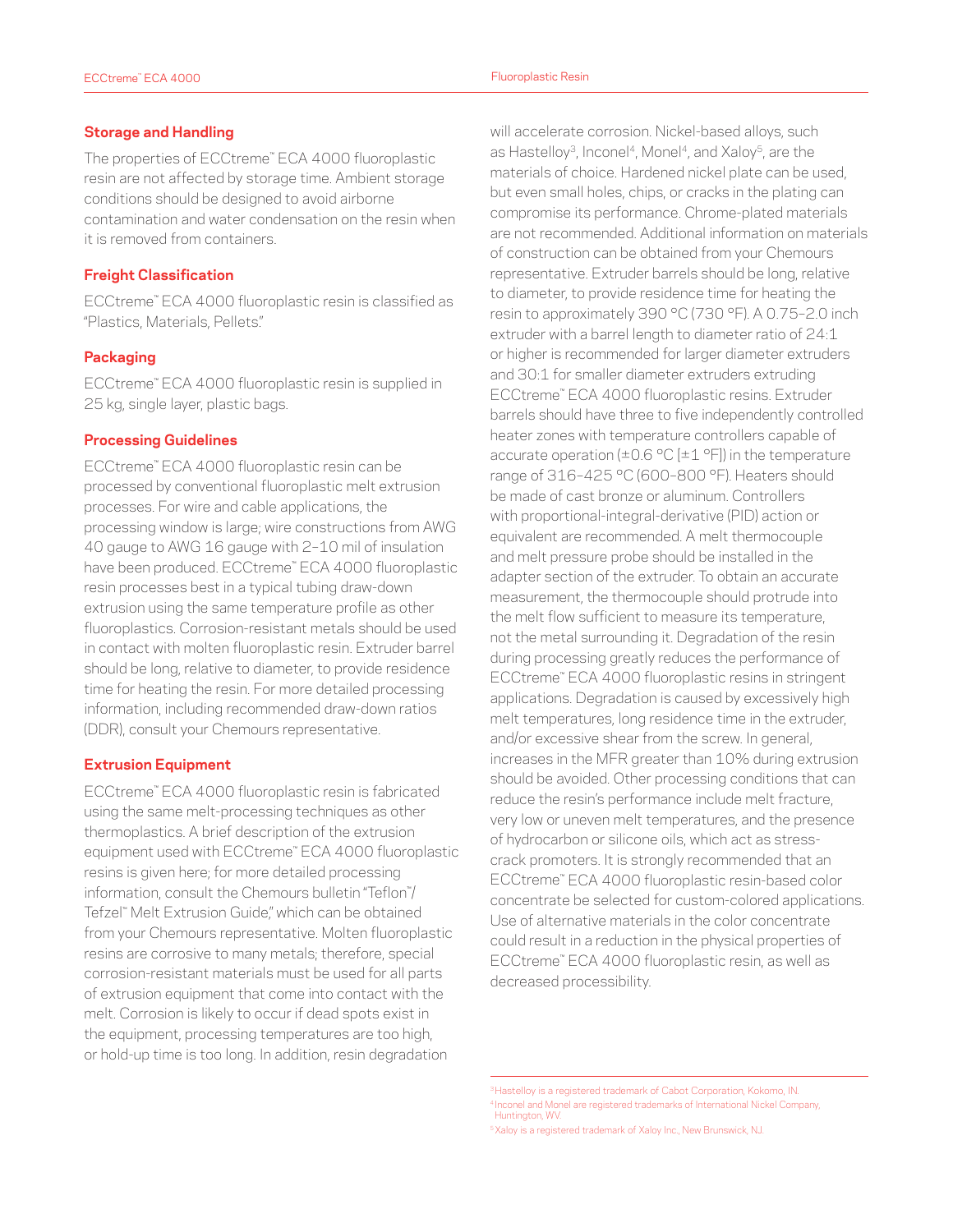#### **High-Speed Wire Coating Techniques**

Considerable experimentation has gone into the development of ECCtreme™ ECA 4000 fluoroplastic resins. This work has resulted in a resin that when processed within the recommended processing parameters will give a reliable, consistent manufacturing process for insulating wire. ECCtreme™ ECA 4000 fluoroplastic resin is applied as a wire insulation using

tubing extrusion techniques. It can be extruded using a wide range of DDRs; however, high draw-downs generally offer more favorable processing conditions. The draw ratio balance (DRB) should be in the range of 1.04–1.08. There is a complete discussion of DDR and DRB, including how they can be calculated, in the Chemours bulletin, "Teflon™ / Tefzel™ Melt Extrusion Guide." The melt temperature of the extrudate is critically important to the wire coating

#### **Table 1: Typical Property Data for ECCtreme™ ECA 4000 Fluoroplastic Resin**

| Property                                                                                | <b>Test Method</b> |                   | Unit                         | <b>Typical Value</b>                      |                                                         |
|-----------------------------------------------------------------------------------------|--------------------|-------------------|------------------------------|-------------------------------------------|---------------------------------------------------------|
| Upper Continuous Use Temperature <sup>1</sup>                                           | <b>UL746B</b>      |                   | $^{\circ}$ C ( $^{\circ}$ F) | 300 (572)                                 |                                                         |
|                                                                                         |                    |                   |                              | ECCtreme" ECA 4000<br>Neat (As sold)      | ECCtreme" ECA 4000<br>After Heat Treatment <sup>2</sup> |
| Thermal                                                                                 |                    |                   |                              |                                           |                                                         |
| Melt-Flow Rate                                                                          | ISO 12086          | <b>ASTM D1238</b> | $q/10$ min                   | 14                                        | 3                                                       |
| <b>Melting Point</b>                                                                    |                    | ASTM D4591        | $^{\circ}$ C ( $^{\circ}$ F) | 317 (603)                                 | 322 (612)                                               |
| <b>Thermal Conductivity</b><br>50 °C (122 °F)<br>100 °C (212 °F)                        |                    | ASTM C518         | W/mK                         | 0.189<br>0.198                            | 0.193<br>0.206                                          |
| Mechanical                                                                              |                    |                   |                              |                                           |                                                         |
| Tensile Strength<br>23 °C (73 °F)<br>200 °C (392 °F)<br>300 °C (572 °F)                 | ISO 12086          | ASTM D1708        | MPa (psi)                    | 19 (2,685)<br>9(1,275)<br>3(415)          | 18 (2,630)<br>9(1,315)<br>4(575)                        |
| Ultimate Elongation<br>$23^{\circ}C(73^{\circ}F)$<br>200 °C (392 °F)<br>300 °C (572 °F) | ISO 12086          | ASTM D1708        | $\%$                         | 315<br>380<br>410                         | 330<br>465<br>590                                       |
| Tensile Modulus<br>23 °C (73 °F)<br>200 °C (392 °F)<br>300 °C (572 °F)                  | ISO 12086          | ASTM D1708        | MPa (psi)                    | 524 (76,000)<br>97 (14.070)<br>43 (6,235) | 489 (70,920)<br>130 (18,850)<br>48 (6,960)              |
| MIT Folding Endurance <sup>3</sup>                                                      |                    | ASTM D21764       | Cycles                       | 3,000                                     | 40,000                                                  |
| Hardness Durometer                                                                      | <b>ISO 868</b>     | ASTM D2240        | Shore D                      | <b>D55</b>                                | <b>D55</b>                                              |
| Impact Strength, Notched Izod, -41 °C (-42 °F)                                          | ISO 180            | ASTM D256         | ft·lb/in                     | No Break                                  | No Break                                                |
| Impact Strength, Unnotched Izod, 100 °C (212 °F)                                        | ISO 180            | <b>ASTM D4812</b> | ft·lb/in                     | No Break                                  | No Break                                                |
| Electrical                                                                              |                    |                   |                              |                                           |                                                         |
| Dielectric Constant, 23 °C (73 °F)<br>100 Hz<br>1 MHz                                   | <b>IEC 250</b>     | ASTM D150         |                              | 2.05<br>2.05                              | 2.05<br>2.05                                            |
| Dissipation Factor, 23 °C (73 °F)<br>100H <sub>z</sub><br>1 MHz                         | <b>IEC 250</b>     | ASTM D150         |                              | < 0.00005<br>< 0.00015                    | < 0.00005<br>< 0.00009                                  |
| Other                                                                                   |                    |                   |                              |                                           |                                                         |
| Flammability Classification <sup>5</sup>                                                |                    | <b>UL 94</b>      |                              | $V - Q$                                   | $V - Q$                                                 |

Note: Typical properties are not suitable for specification purposes.

1Upper continuous use temperature is based on UL 746B testing; see UL E54681.

<sup>2</sup> Typical heat treatment indicates 7 days at 300 °C (572 °F).

3Depending on fabrication conditions.

4Historical standard.

<sup>5</sup>These results are based on laboratory tests under controlled conditions and do not reflect performance under actual fire conditions; current rating is a typical theoretical value.